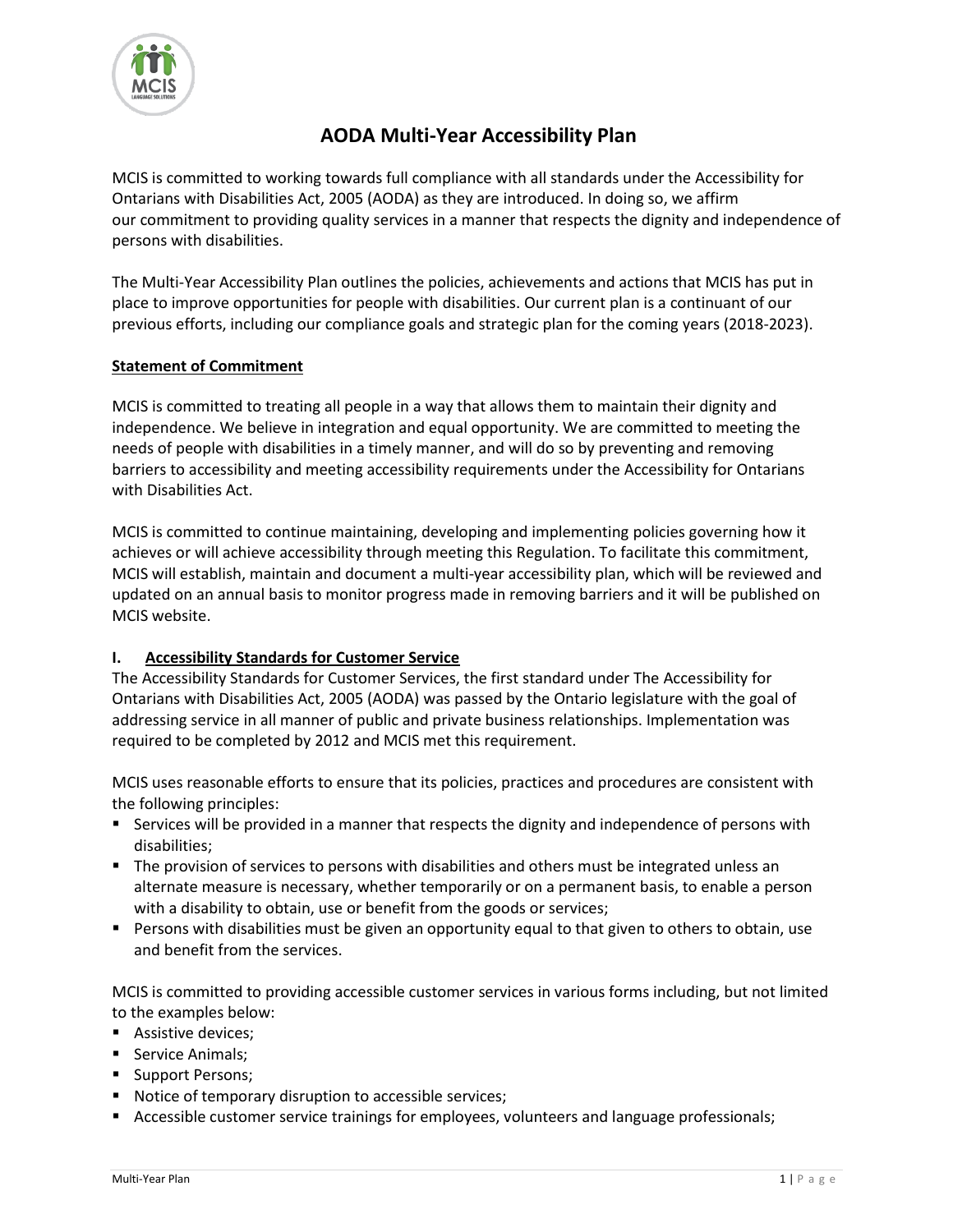

- Accessible feedback process to customers;
- **Efforts to communicate MCIS' policies and documents with the public.**

MCIS has been in compliance with the Accessible Customer Service Regulation under the AODA and the following measures have been implemented:

- **The Accessible Customer Service Policy was posted in MCIS premise. The Accessible Customer Service** Policy Review will take place within the organization annually;
- **Information and documents related to accessible customer services are available upon requested;**
- **Notice will be provided on the website, over the phone, or in writing when a Service Disruption** occurs and will be done as quickly as possible if the disruption is unexpected;
- Training on AODA Customer Service has been provided and will be given to every person who participates in developing the policy, practices and procedures and this includes every person who deals with the public on behalf of MCIS, i.e. employees, agents, volunteers, management, consultants or suppliers. New employees and volunteers must complete training within 5 business days after being hired;
- **Completion of training of all employees is tracked and recorded;**
- **Comments relating to our programs and services with regard to customer service are welcomed and** appreciated. A process has been established to encourage feedback regarding the way MCIS provides services to people with disabilities. This feedback can be made: verbally, by e-mail, by feedback card or in writing. All feedback will be directed to HR Department;
- A process is in place to ensure that all feedback collected from clients, staff or the general public is reviewed and analyzed to identify potential gaps in customer services, and to ensure appropriate actions are taken;
- Any person with a disability who is accompanied by a support person or by a service animal will be allowed to ensure MCIS' premises with his or her support person and service animal. At no time will a person with a disability who is accompanied by a support person or service animal be prevented from having access to his or her support person and/or service animal while on our premises.

#### **II. Integrated Accessibility Standards Regulation (IASR)**

#### **A. Accessible Emergency Information**

MCIS is committed to providing customers and clients with publicly available emergency information, plans or public safety information in an accessible way upon request to the individuals as well as to the public.

MCIS has provided and will continue to provide employees with disabilities with individualized emergency response information when necessary. If an employee who receives individualized workplace emergency response information requires assistance, this information will be provided to the designated employee providing the assistance.

MCIS has created a process for documenting issues of accessibility and providing accommodation for individualized accessible emergency response information. MCIS will continue to review the individualized workplace emergency response plans when necessary.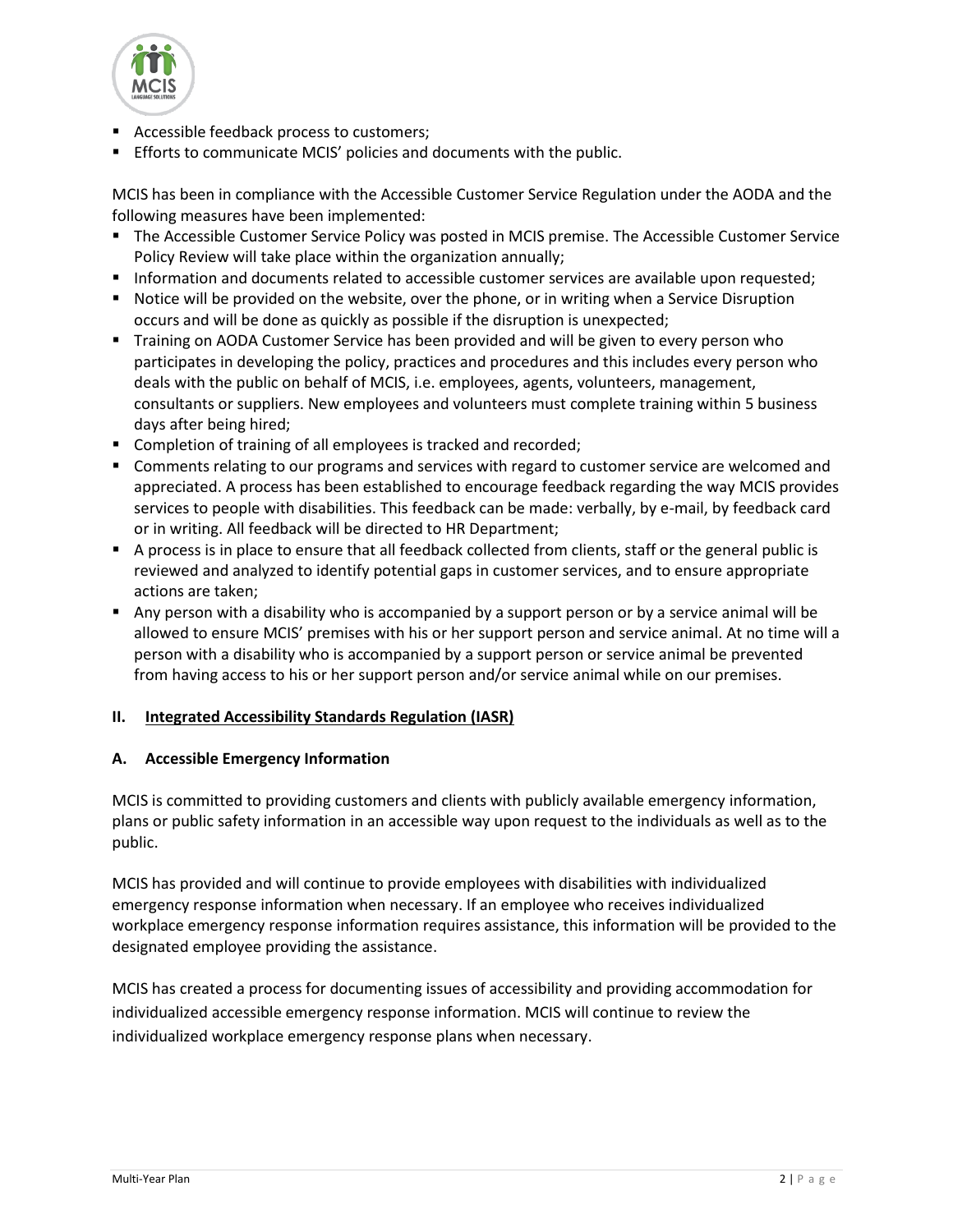

## **B. Training**

MCIS will provide training to employees, volunteers and other staff members on Ontario's accessibility laws and on the Human Rights Code as it relates to people with disabilities. Training will be provided in a way that best suits the duties and needs of employees, volunteers and other staff members and every person who deals with the public on behalf of MCIS, including third parties i.e. employees, volunteers, language professionals.

MCIS has taken the following steps to ensure employees were provided with the training needed to meet Ontario's accessible laws by January 1, 2015:

- **Developed a process that ensures the mandatory training is delivered on the requirements of the** IASR and Ontario Human Rights Code for current and new employees;
- **Provided educational or training resources or materials in an accessible format that takes into** account the accessibility needs of a person with a disability;
- Ensured new employees and volunteers all complete training within 5 business days of employment.
- Maintains a database of the training participant's names and dates of completion.

### **III. Information and Communication Standards**

MCIS is committed to meeting the communication needs of people with disabilities. We will consult with people with disabilities to determine their information and communication needs and we will work on achieving the most effective and efficient access to information for all users.

MCIS has undertaken the following plans to ensure compliance with this standard:

- Ensured that essential company information is accessible to persons with disabilities;
- A feedback process has been established that is accessible, alternate formats are also available such as telephone, mail and in-person. These processes have been communicated to the public and are available on our website;
- **Training on the AODA Information and Communication Standards has been provided to staff that are** involved in developing or disseminating information internally or externally on behalf of the organization;
- We provide accessible formats and communication supports upon request;
- **Emergency procedures, plans or public safety information available upon request.**

In accordance with the IASR, MCIS plans to review and convert existing emergency & public safety information into a format that that will allow it to be made available in accessible formats on request and in a timely manner.

MCIS will take the following steps to ensure compliance with this standard:

- Continue to assess accessibility of existing website organization and content;
- **Consult with persons requesting alternative formats;**
- Ensure that internet websites and web content conforms to WCAG 2.0 Level AA by January 1, 2021;
- Establish a plan/familiarize staff with sources and time-frames for formatting that is not feasible to do in-house. I.e. captioning, video-description and conversion to Braille or audio and any other formatting.

#### **IV. Employment Standards:**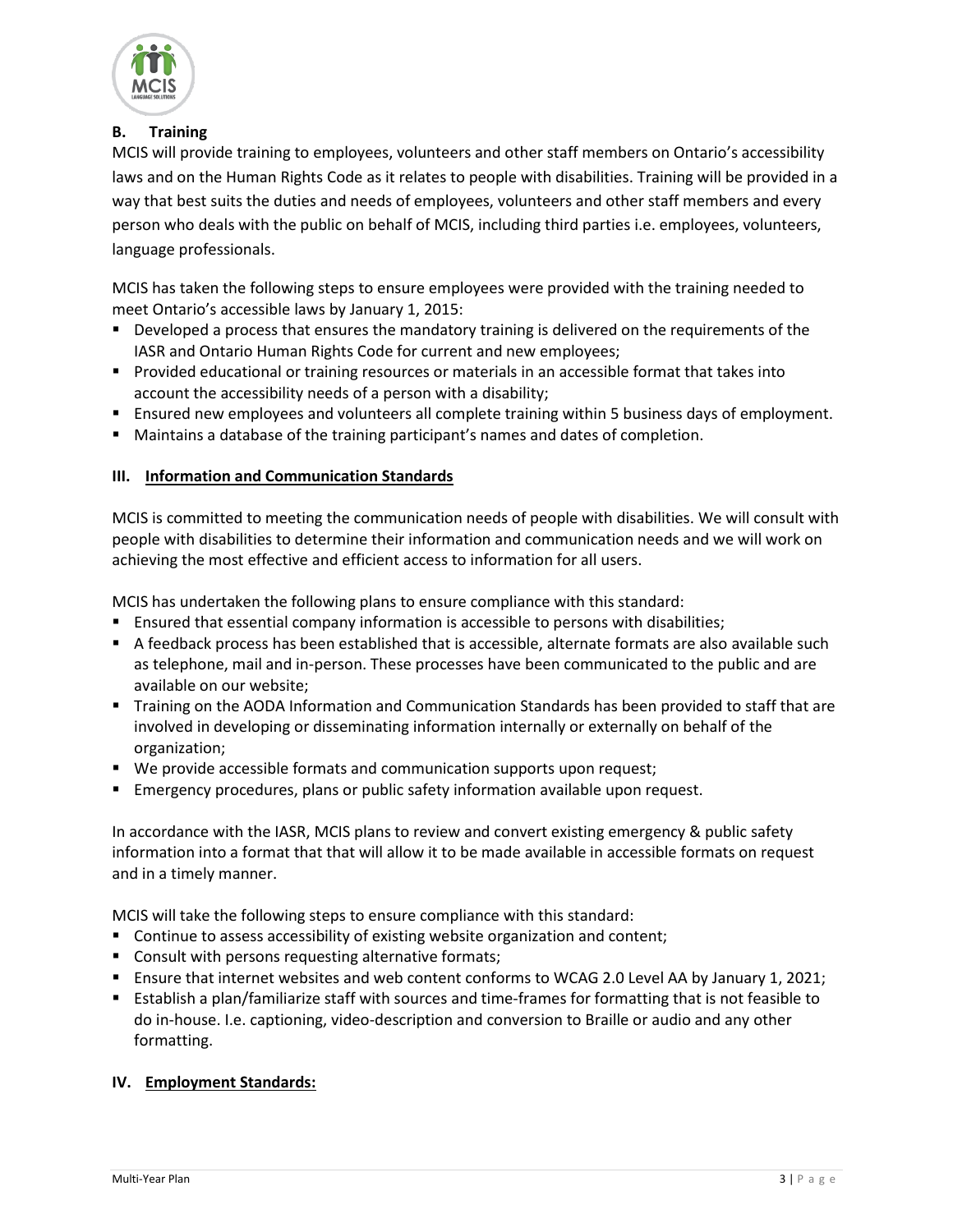

MCIS is committed to inclusive and accessible employment practices that attract and retain individuals with disabilities. We have taken the following steps to notify the public and employees that, when requested, MCIS will accommodate people with disabilities throughout the recruitment and onboarding process.

## **A. Recruitment**

MCIS is committed to ensuring that our recruitment and selection processes are fair and accessible. All supervisors and other employees involved in recruitment of any type are required to complete the AODA Employment standard training module available online.

MCIS has taken the following steps to ensure compliance with this standard:

- Specify that accommodation is available for applicants with disabilities in recruitment material, and with regards to interviews and assessments;
- When making offers of employment, notify successful applicant of policies for accommodating employees with disabilities;
- Inform employees of policies supporting employees with disabilities. Provide this information to new employees as soon as practicable during onboarding;
- **Provide updated information on accommodations policies to employees when changes occur;**
- Consult with employee to determine suitability of format or support.

### **B. Documented Individual Accommodation Plans**

MCIS is committed to producing and providing documented individual accommodations that include the following:

- **Participation of the employee requiring the individual accommodation plan;**
- **Requesting outside medical evaluation to determine if accommodation can be achieved and how;**
- **Ensuring a high level of privacy;**
- **Providing annual review of employee accessibility requirements and Individual Accessibility plan;**
- **Reviewing accessibility plans when an employee moves to a different location or changes role;**
- **Providing reason for denial if applicable;**
- **Providing Individual Accommodation Plans in a format that takes into account the needs of the** employee;
- **If required, including individualized workplace emergency response information.**

## **C. Return to Work**

MCIS is committed to developing and implementing a process for developing individual accommodation plans and return-to-work policies for employees that have been absent due to a disability.

MCIS has developed and maintained a return to work process for our employees who have been absent from work due to a disability and require disability related accommodations in order to return to work. The process includes steps MCIS takes to facilitate the return to work process & uses the documented individual accommodation plans.

#### **D. Performance Management, Career Development & Redeployment**

MCIS is committed to ensuring the accessibility needs of employees with disabilities needs are taken into account with regards to performance management, career development and redeployment processes.